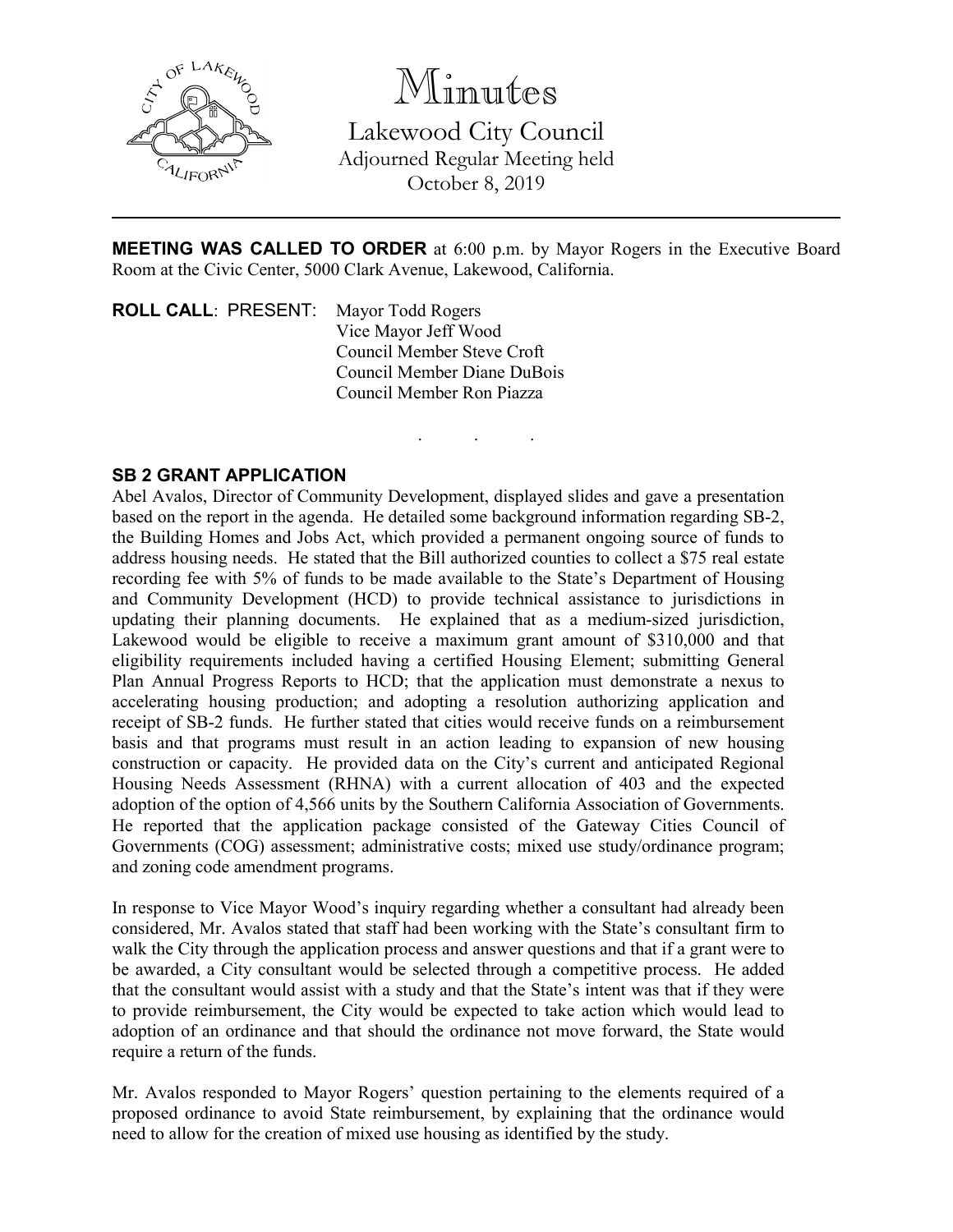## **SB 2 GRANT APPLICATION - Continued**

City Manager Thaddeus McCormack explained that another checkpoint during the process would be the ability to enter into an agreement that would provide some specificity and would detail the requirements.

Assistant Director of Community Development Patrick McGuckian asserted that as part of the process, there would be an opportunity to create development standards that reflected the values of Lakewood and noted that the City would not be building the housing but would put it out to the development community to build them.

Mr. Avalos continued by stating that some of the zoning amendment programs would remove conditional use permit (CUP) requirements for certain projects, relax certain development standards for special needs housing allowing for greater flexibility; and update the City's accessory dwelling unit (ADU) ordinance to reflect current State law and create clearer language for developing ADUs in multi-family residential zones. He emphasized the importance of ensuring that by adopting the mixed use regulations, they did not negatively impact the City's ability to maintain or exceed current sales tax figures.

Responding to Mayor Rogers' concerns regarding the potential issues associated with moving forward with the application and the agreement then bowing out, Mr. Avalos replied that there were no known consequences; however, many cities had chosen not to take action and it remained to be seen how the State would respond.

Mr. McCormack added that in speaking with representatives of Assembly Speaker Anthony Rendon's office, they expressed understanding and appreciation for the City's position to retain local land use decision making.

Council Member Piazza opined that the removal of a CUP requirement would not necessarily be the difference in allowing a developer to come in and build four- and five-story apartment buildings noting that for many years, the City had been careful in drafting such restrictions. He maintained that future RHNA numbers would be difficult to achieve despite the removal of CUP requirements and he expressed concerns with less palatable options such as at the mall or the corner vacant lot, which might be considered achievable by a consultant.

Mr. Avalos confirmed for Vice Mayor Wood that the deadline for the application was November 30th of this year and that the deadline to implement the ordinance was June 30, 2022.

In response to Mayor Rogers' inquiry, Mr. Avalos stated that it was his understanding that the City would not be precluded from applying at a later time but cautioned that future funds might be targeted more towards implementation and less about planning.

Replying to Council Member DuBois' question regarding implementation, Mr. Avalos responded that the State had made it clear that once the monies had been awarded and invoices had been submitted, the expectation was to move forward. He stated that there was an auditing component to verify that appropriate actions were taken to move from the study to adopting an ordinance.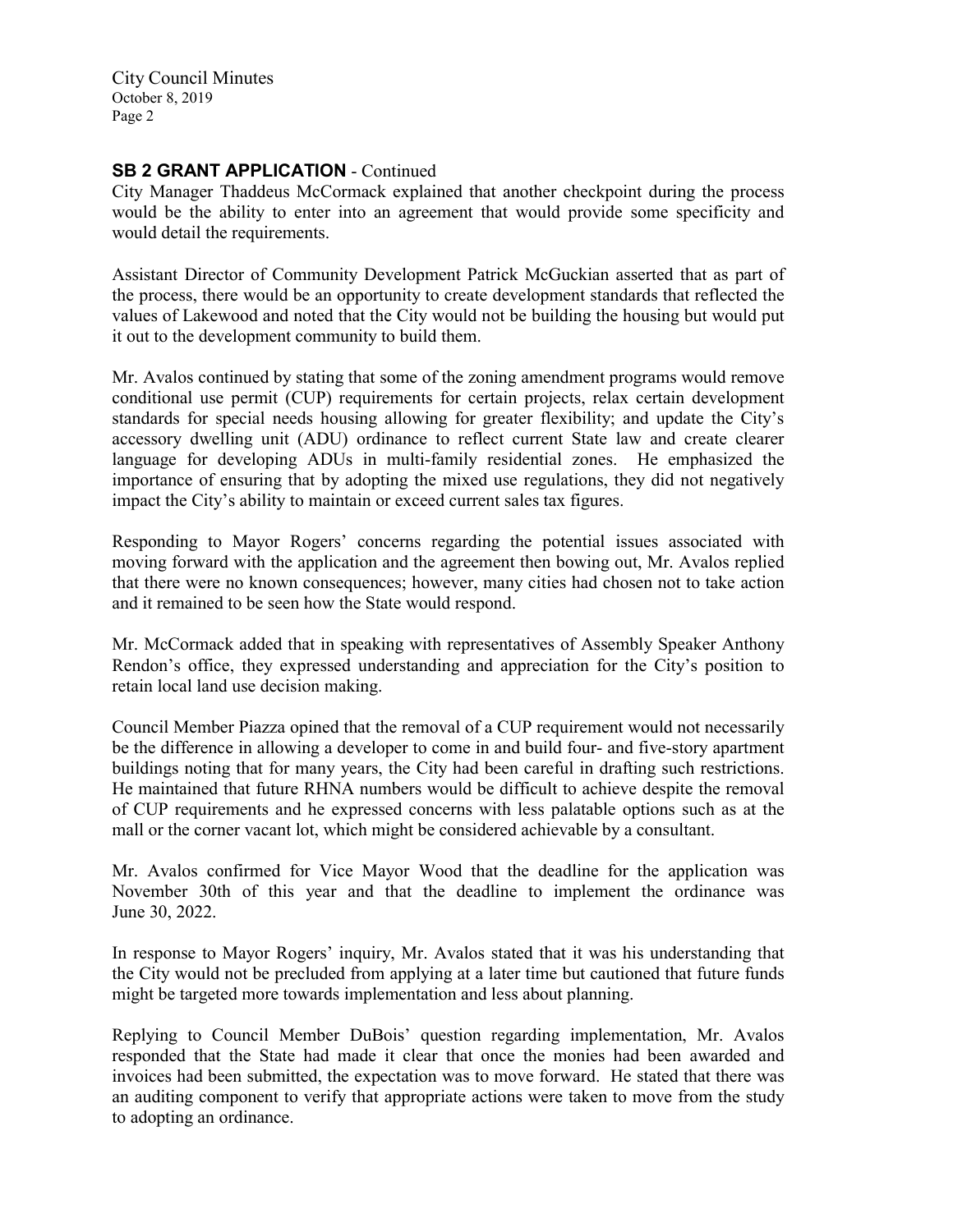### **SB 2 GRANT APPLICATION** - Continued

Paul Kuykendall, Assistant Planner, explained that after being involved in the previous two housing element update cycles as part of the certification process, he was aware of the concessions and compromises that were made during the progression towards certification and believed that by removing the CUP requirement, the HCD might be less likely to force other requirements.

Mr. McCormack explained that a key reason behind placing this item for Council consideration was the pressure from Senator Weiner and SB50 and that spirit behind the proposal was an attempt to demonstrate the City's willingness towards some type of action in that regard without giving up the local land use decision making ability in the process.

Council Member Croft stated his preference that until the terms of an agreement with HCD were available for review, it would be more beneficial to hold off on moving forward and avoid being locked into a situation.

Vice Mayor Wood acknowledged staff's endeavors at seeking funding opportunities, however, he trusted that such a study could be conducted by staff without the necessity of hiring a consultant.

Mayor Rogers expressed appreciation for staff's efforts and concurred with his colleagues' remarks noting the uncertainty of actions in Sacramento and the potential backlash from the community. He anticipated a potential onslaught of ADUs and remarked on the importance of retaining the CUP and zoning process.

Steve Skolnik, City Attorney's Office, advised that if the majority of Council Members were not ready to move forward, then the item could be pulled from consideration at the regular meeting.

. . .

### **SECOND FLOOR OCCUPANCY AT BURNS COMMUNITY CENTER**

Valarie Frost, Director of Recreation and Community Services, introduced Caitlin Cariaso, Community Services Supervisor, and Assistant Director Kevin Bright. Mr. Bright displayed slides and made a presentation based on the report in the agenda. He explained that Nifty After 50 notified the City that they would not renew their lease for the Burns Community Center at the conclusion of the lease and had vacated the facility as of December 31, 2018. He reported that immediately upon the fitness entity's exit, staff began filling the upstairs open space with similar fitness opportunities in the interim while determining an ultimate course of action. He added that these classes were an extension of the Active+ Programming already existing at Burns, which tailored recreation and fitness opportunities for the active older adult and in addition to the vacant open floor space there were also eight vacant offices that Nifty had been leasing. Staff provided a report to the Park Development Committee in March 2019 with some options for filling all of the second story spaces and had received direction from the Committee to continue to develop Active+ contract classes and staff-run programs with a fitness slant to replace the vacated Nifty After 50 in the second story open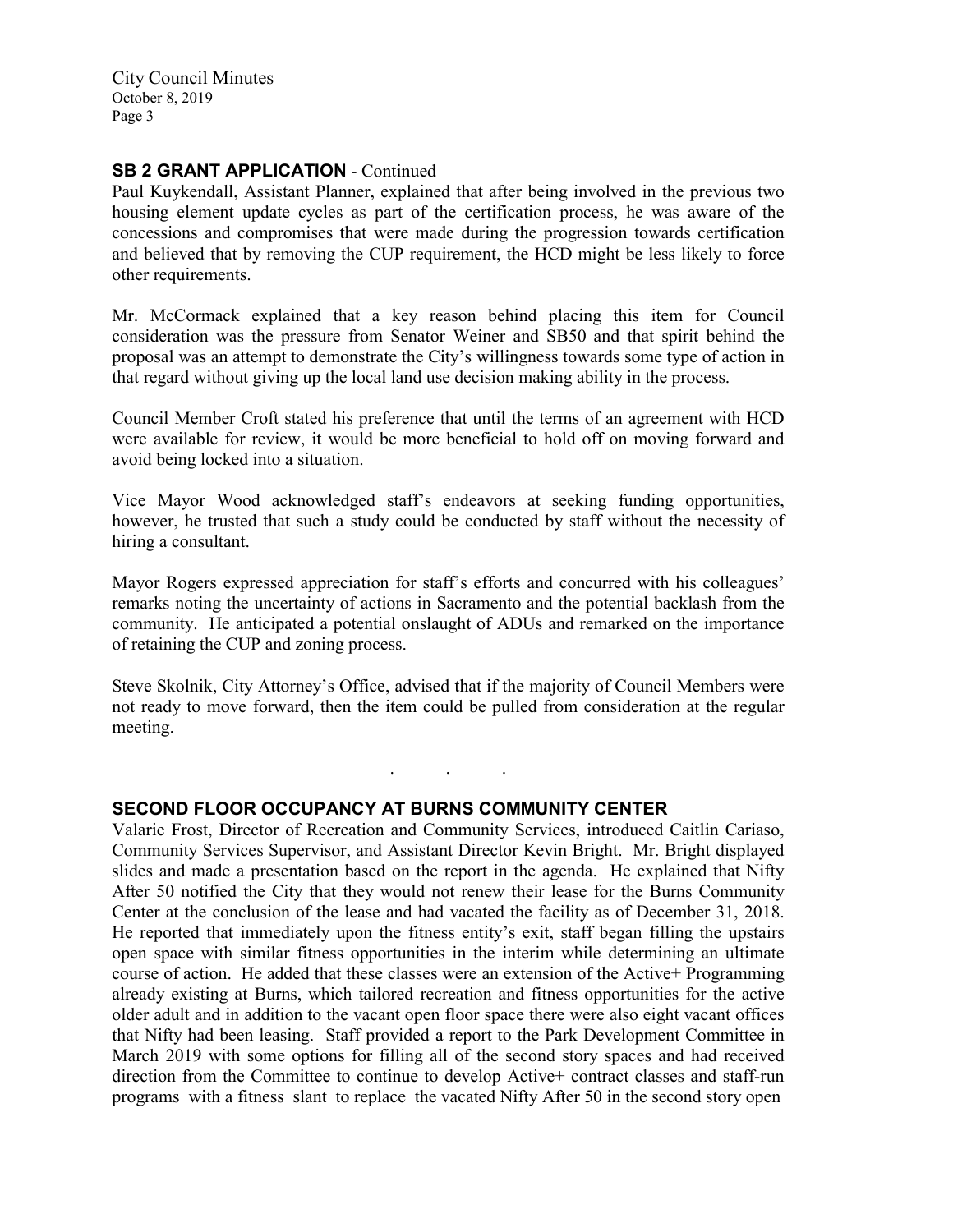**SECOND FLOOR OCCUPANCY AT BURNS COMMUNITY CENTER** - Continued space, while maintaining free and low cost opportunities to aging residents, and varying the times of these classes to meet the varying schedules of both retired and still employed older adults. Staff anticipated reaching full capacity by February 2020 with production of the next Recreation Catalog. He continued by stating that staff had been directed to investigate opportunities to fill the eight vacant offices with tenants to secure revenues via lease and met with a local real estate broker from the Coldwell Banker, who appraised the space at a cost of \$2.25 per square foot. He further explained that staff had been seeking agencies which may provide a human service in keeping with the mission of the facility and had followed some promising leads on possible tenants, one of which was the National Association on Mental Illness and another being Refresh Youth Center, youth outreach agency, who had demonstrated high interest and was providing what would best be described as life coaching for at-risk youth. He added that staff had been directed to research securing a United States Passport Application Intake Office to be coordinated by staff in one of the vacant offices and that staff had already been working to begin the process. He noted that a passport office could be offered on a schedule that works for programming at the facility and that application intake would come with a \$35 payment to the accepting agency, in addition to the costs for the passports which are paid to the State Department. There would be a cost for additional staffing, although the staffing costs would be offset by revenues for accepting the applications and could prove to net \$18,000 annually. He concluded by stating that staff requested direction from the City Council in filling the vacant offices on the second story of the Burns Community Center.

Council Member Croft inquired whether there would be any potential impacts to parking, an increase with loitering or issues with the homeless population. Mr. Bright stated that staff would be handling such matters on a case by case basis with regards to the types of services provided and to strategically plan for and vet the types of tenants considered.

Ms. Frost responded to Council Member Croft's question by stating that hours of operation for potential tenants would be similar to those of the City's and the other tenants' and could be adjusted as necessary. She assured that with regards to Refresh, the number of participants would be limited to small groups and that they were seeking office space as well as a meeting area. She reported that the types of tenancy being considered were for year-toyear rather than long term leases. She cited the example of a passport office as one of the types of services that would match the needs of the community.

Mr. Skolnik, responding to Vice Mayor Wood's concerns pertaining to compatibility of services and thirty day notices for non-compliance, stated that a standardized agreement could be drafted and brought back for Council consideration for each tenant.

In response to questions from Vice Mayor Wood regarding meeting spaces for community groups such as the Boy Scouts or non-profit organizations, Ms. Frost replied that there was a meeting space on the first floor of the building and the additional open space in the upstairs area could be made available if not already programmed and the facility was open. She added that there was also a conference room at Mae Boyar Park.